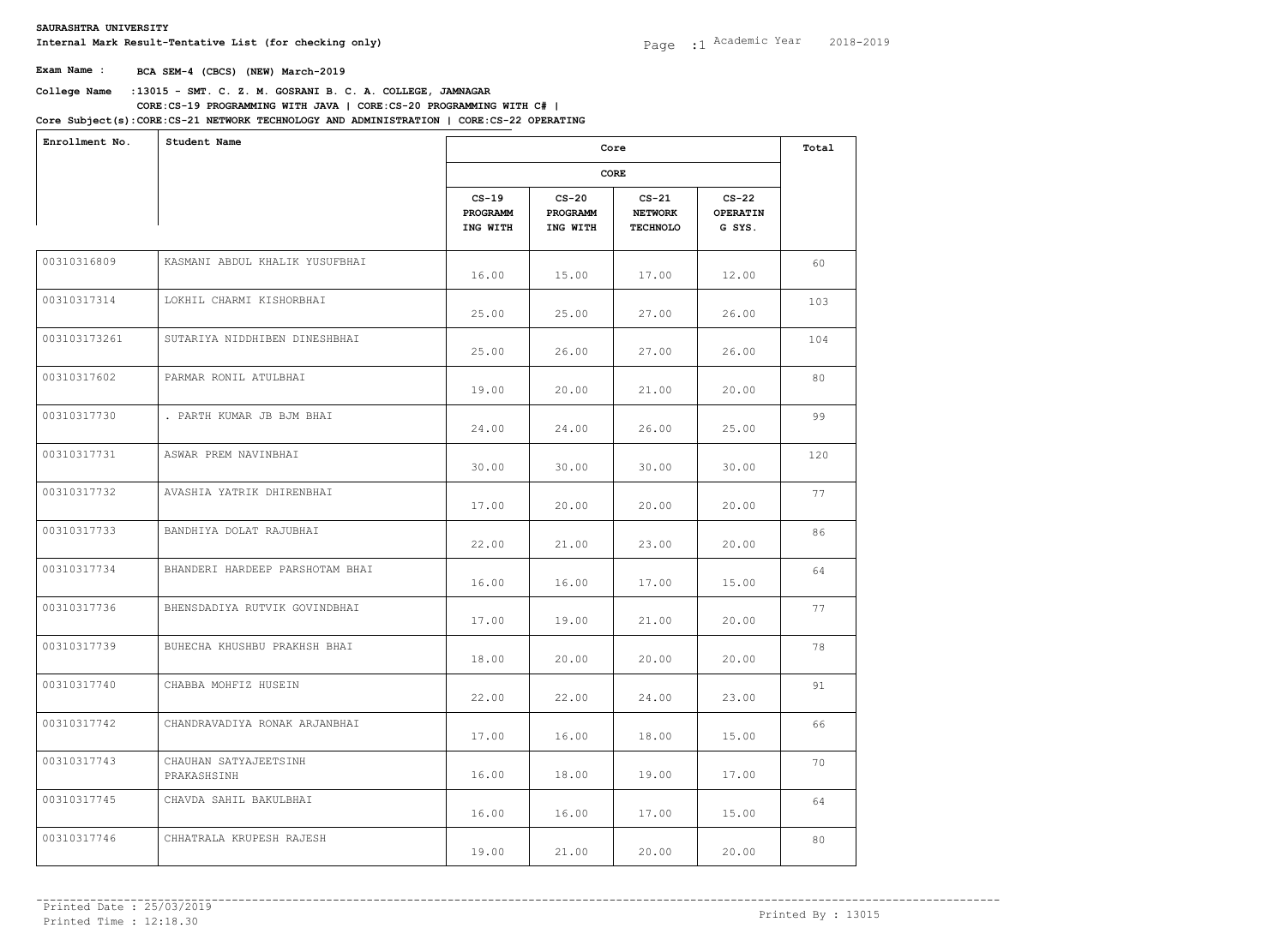# **College Name** :**13015 - SMT. C. Z. M. GOSRANI B. C. A. COLLEGE, JAMNAGAR CORE:CS-19 PROGRAMMING WITH JAVA | CORE:CS-20 PROGRAMMING WITH C# |**

| Enrollment No. | Student Name                 |                                 | Core<br>CORE                    |                                              |                                      |     |
|----------------|------------------------------|---------------------------------|---------------------------------|----------------------------------------------|--------------------------------------|-----|
|                |                              |                                 |                                 |                                              |                                      |     |
|                |                              | $CS-19$<br>PROGRAMM<br>ING WITH | $CS-20$<br>PROGRAMM<br>ING WITH | $CS-21$<br><b>NETWORK</b><br><b>TECHNOLO</b> | $CS-22$<br><b>OPERATIN</b><br>G SYS. |     |
| 00310317747    | CHOPDA TARUN NANJIBHAI       | 20.00                           | 21.00                           | 24.00                                        | 23.00                                | 88  |
| 00310317748    | CHOVATIYA JAYVIN JITESHBHAI  | 24.00                           | 26.00                           | 25.00                                        | 26.00                                | 101 |
| 00310317749    | CHOVATIYA NISHA JAYESHBHAI   | 27.00                           | 27.00                           | 30.00                                        | 27.00                                | 111 |
| 00310317750    | DAFDA AARTI HARESHBHAI       | 20.00                           | 23.00                           | 24.00                                        | 23.00                                | 90  |
| 00310317751    | DANGARIYA SHIVANI CHANDULAL  | 19.00                           | 25.00                           | 22.00                                        | 27.00                                | 93  |
| 00310317752    | DAVADRA RONAK MUKESHBHAI     | 28.00                           | 26.00                           | 30.00                                        | 26.00                                | 110 |
| 00310317754    | DHACHA HITESH ALAJIBHAI      | 17.00                           | 21.00                           | 20.00                                        | 20.00                                | 78  |
| 00310317755    | DHRANGU SEEMA SURESHBHAI     | 18.00                           | 21.00                           | 22.00                                        | 20.00                                | 81  |
| 00310317757    | GADHIYA SAGAR AMRUTBHAI      | 17.00                           | 16.00                           | 18.00                                        | 15.00                                | 66  |
| 00310317761    | GOHEL CHARMI PANKAJBHAI      | 24.00                           | 25.00                           | 26.00                                        | 24.00                                | 99  |
| 00310317762    | GORECHA DEVARSHI BHARAT      | 25.00                           | 29.00                           | 30.00                                        | 26.00                                | 110 |
| 00310317763    | HARIYANI RUSHIK RAJUBHAI     | 17.00                           | 20.00                           | 21.00                                        | 19.00                                | 77  |
| 00310317765    | HIRPARA MAHEK ASHOKBHAI      | 23.00                           | 24.00                           | 26.00                                        | 27.00                                | 100 |
| 00310317768    | JADEJA URVASHIBA HARDEVSINH  | 23.00                           | 27.00                           | 26.00                                        | 28.00                                | 104 |
| 00310317769    | JADVANI BHARGAV PRASHANTBHAI | 30.00                           | 30.00                           | 30.00                                        | 30.00                                | 120 |
| 00310317770    | JOISAR VRUTIK PRAMODBHAI     | 20.00                           | 20.00                           | 26.00                                        | 25.00                                | 91  |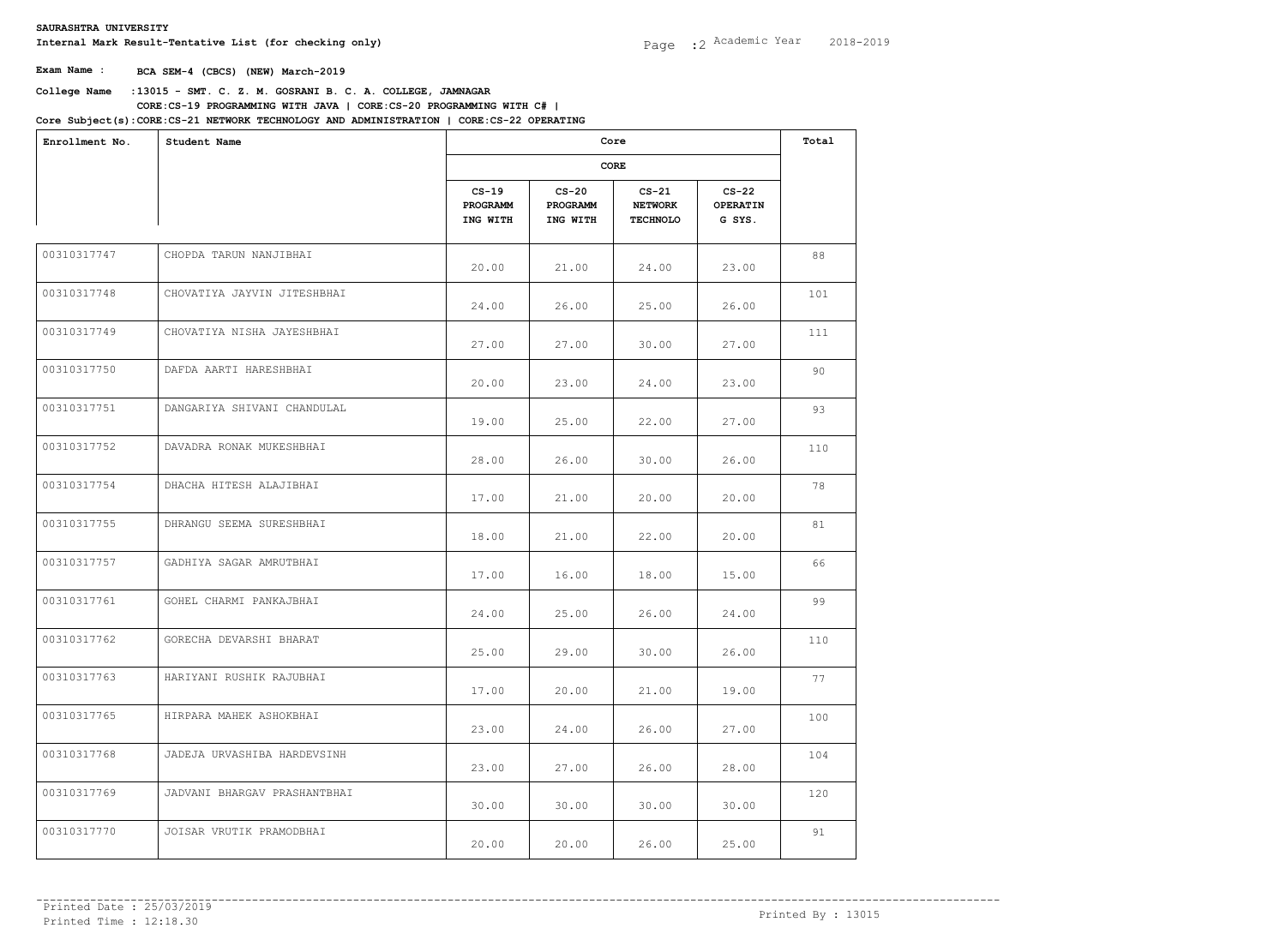# **College Name** :**13015 - SMT. C. Z. M. GOSRANI B. C. A. COLLEGE, JAMNAGAR CORE:CS-19 PROGRAMMING WITH JAVA | CORE:CS-20 PROGRAMMING WITH C# |**

| Enrollment No. | Student Name                        |                                 | Core<br>CORE                    |                                              |                                      |     |
|----------------|-------------------------------------|---------------------------------|---------------------------------|----------------------------------------------|--------------------------------------|-----|
|                |                                     |                                 |                                 |                                              |                                      |     |
|                |                                     | $CS-19$<br>PROGRAMM<br>ING WITH | $CS-20$<br>PROGRAMM<br>ING WITH | $CS-21$<br><b>NETWORK</b><br><b>TECHNOLO</b> | $CS-22$<br><b>OPERATIN</b><br>G SYS. |     |
| 00310317771    | KAMANI JIGNA MANSUKHBHAI            | 20.00                           | 22.00                           | 23.00                                        | 24.00                                | 89  |
| 00310317772    | KANDU NAYAN ARVINDBHAI              | 16.00                           | 17.00                           | 18.00                                        | 15.00                                | 66  |
| 00310317773    | KANJARIYA LAKHAN BHANUBHAI          | 16.00                           | 19.00                           | 21.00                                        | 20.00                                | 76  |
| 00310317774    | KANSAGRA KULDIP SURESHBHAI          | 16.00                           | 19.00                           | 22.00                                        | 22.00                                | 79  |
| 00310317775    | KANZARIYA BHAVISA MOHANBHAI         | 30.00                           | 30.00                           | 30.00                                        | 27.00                                | 117 |
| 00310317776    | KANZARIYA RAHUL ASHOKBHAI           | 20.00                           | 20.00                           | 22.00                                        | 24.00                                | 86  |
| 00310317777    | KAPADI JAHNVI SITARAMBHAI           | 20.00                           | 19.00                           | 20.00                                        | 20.00                                | 79  |
| 00310317778    | KAPASI KHADIJA ISMAIL               | 20.00                           | 19.00                           | 22.00                                        | 22.00                                | 83  |
| 00310317779    | KARANGIYA NIRAJKUMAR DILIPBHAI      | 20.00                           | 20.00                           | 22.00                                        | 26.00                                | 88  |
| 00310317780    | KARMUR BHAVESH KHIMABHAI            | 24.00                           | 23.00                           | 24.00                                        | 25.00                                | 96  |
| 00310317781    | KATHIRIYA MAYANK KANTIBHAI          | 21.00                           | 21.00                           | 22.00                                        | 20.00                                | 84  |
| 00310317782    | KHIRA MAHMADKHALID SULTANBHAI       | 23.00                           | 27.00                           | 25.00                                        | 23.00                                | 98  |
| 00310317783    | KODINARIYA ASHISHKUMAR<br>CHANABHAI | 22.00                           | 20.00                           | 23.00                                        | 24.00                                | 89  |
| 00310317784    | KOYA KARTAVI DEEPAK BHAI            | 30.00                           | 30.00                           | 30.00                                        | 27.00                                | 117 |
| 00310317785    | LAHERU BHAVYA MEHULKUMAR            | 18.00                           | 16.00                           | 19.00                                        | 15.00                                | 68  |
| 00310317786    | LIMBASIYA DEVIKA HARSUKHBHAI        | 30.00                           | 30.00                           | 30.00                                        | 30.00                                | 120 |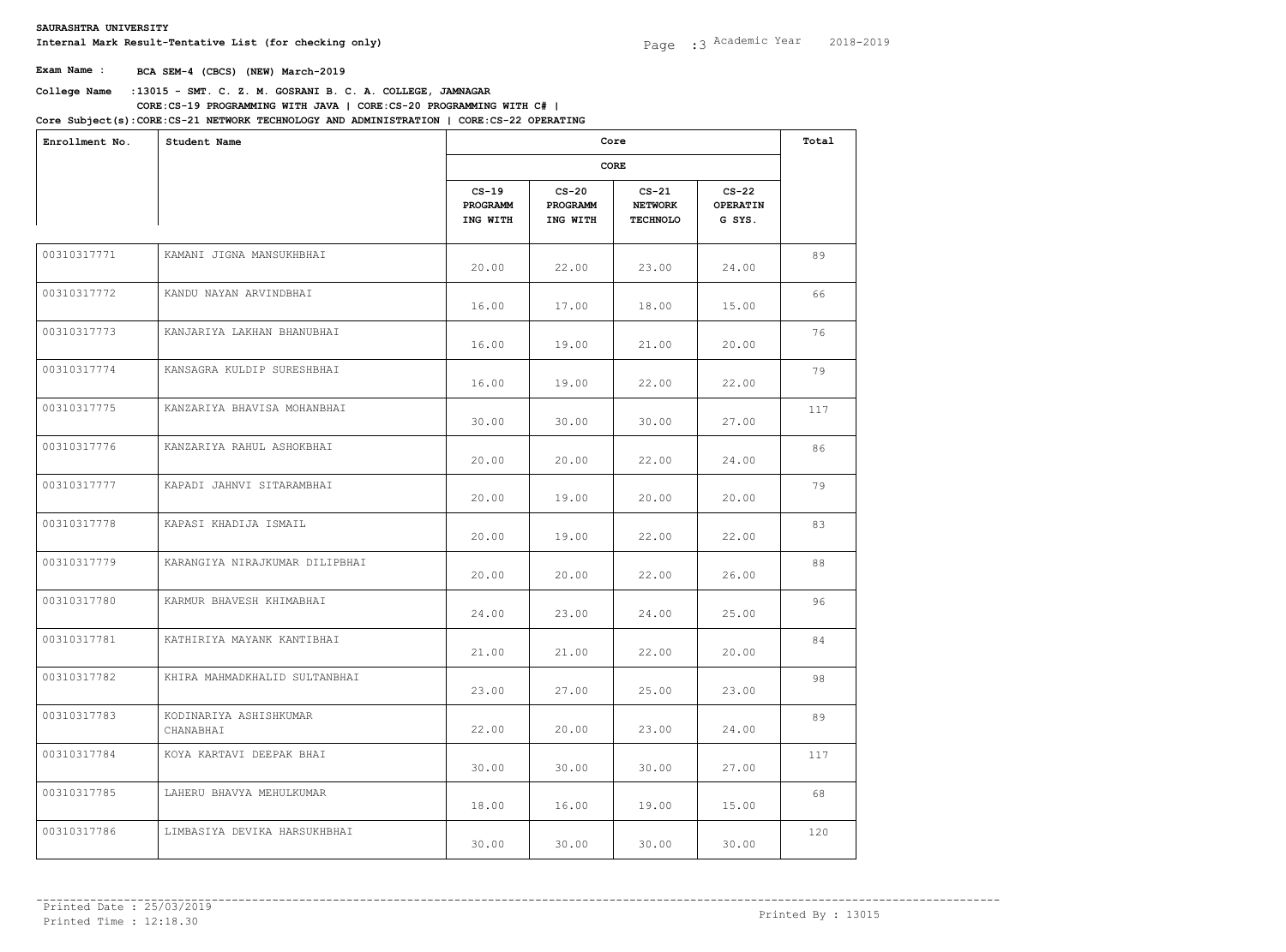# **College Name** :**13015 - SMT. C. Z. M. GOSRANI B. C. A. COLLEGE, JAMNAGAR CORE:CS-19 PROGRAMMING WITH JAVA | CORE:CS-20 PROGRAMMING WITH C# |**

| Enrollment No. | Student Name                 |                                 | Core<br>CORE                    |                                              |                                      |     |
|----------------|------------------------------|---------------------------------|---------------------------------|----------------------------------------------|--------------------------------------|-----|
|                |                              |                                 |                                 |                                              |                                      |     |
|                |                              | $CS-19$<br>PROGRAMM<br>ING WITH | $CS-20$<br>PROGRAMM<br>ING WITH | $CS-21$<br><b>NETWORK</b><br><b>TECHNOLO</b> | $CS-22$<br><b>OPERATIN</b><br>G SYS. |     |
| 00310317787    | LODHIYA CHARMI ASHOKBHAI     | 30.00                           | 30.00                           | 30.00                                        | 28.00                                | 118 |
| 00310317789    | MAKHECHA JALDHI HASMUKH      | 25.00                           | 27.00                           | 27.00                                        | 28.00                                | 107 |
| 00310317790    | MALDE KEVAL KISHORBHAI       | 27.00                           | 29.00                           | 27.00                                        | 28.00                                | 111 |
| 00310317791    | MANGE MUKESH JAYKISHANBHAI   | 16.00                           | 16.00                           | 17.00                                        | 15.00                                | 64  |
| 00310317792    | MANGE NIMESH MOHANBHAI       | 16.00                           | 16.00                           | 17.00                                        | 15.00                                | 64  |
| 00310317793    | MANGE NIRAJ DINESHBHAI       | 22.00                           | 25.00                           | 24.00                                        | 24.00                                | 95  |
| 00310317794    | MARU HARDIK DINESHBHAI       | 30.00                           | 30.00                           | 30.00                                        | 30.00                                | 120 |
| 00310317795    | MAVANI PRIYA GAUTAMBHAI      | 25.00                           | 25.00                           | 25.00                                        | 24.00                                | 99  |
| 00310317796    | MENDPARA NIRANKA ARVINDBHAI  | 24.00                           | 24.00                           | 26.00                                        | 26.00                                | 100 |
| 00310317797    | MUNGALPARA ZINAL NANDLAL     | 29.00                           | 30.00                           | 29.00                                        | 30.00                                | 118 |
| 00310317798    | MUNGARA NIKHILKUMAR KANTILAL | 21.00                           | 21.00                           | 21.00                                        | 22.00                                | 85  |
| 00310317799    | NAGPAL NISHA ANILBHAI        | 30.00                           | 30.00                           | 30.00                                        | 25.00                                | 115 |
| 00310317800    | NAKUM SAVAN RAMESHBHAI       | 19.00                           | 20.00                           | 21.00                                        | 20.00                                | 80  |
| 00310317801    | NANDA JAY HITESH             | 27.00                           | 27.00                           | 26.00                                        | 26.00                                | 106 |
| 00310317802    | NANDA VISHESH CHETAN         | 20.00                           | 21.00                           | 20.00                                        | 21.00                                | 82  |
| 00310317803    | NATHWANI NEHA CHANDULAL      | 30.00                           | 30.00                           | 30.00                                        | 30.00                                | 120 |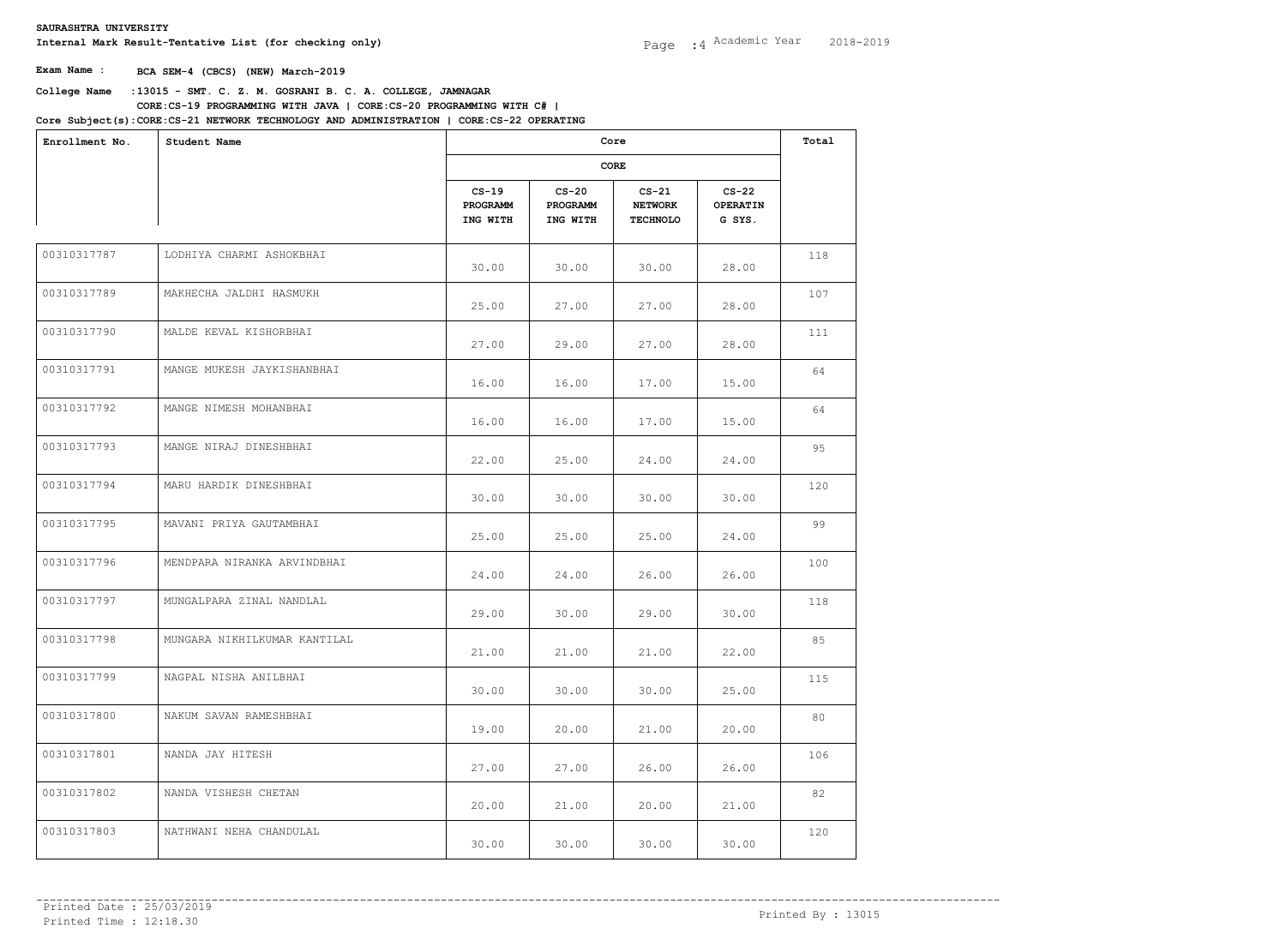### **College Name** :**13015 - SMT. C. Z. M. GOSRANI B. C. A. COLLEGE, JAMNAGAR CORE:CS-19 PROGRAMMING WITH JAVA | CORE:CS-20 PROGRAMMING WITH C# |**

| Enrollment No.<br>Student Name |                                |                                 | Total                           |                                              |                                      |     |
|--------------------------------|--------------------------------|---------------------------------|---------------------------------|----------------------------------------------|--------------------------------------|-----|
|                                |                                | CORE                            |                                 |                                              |                                      |     |
|                                |                                | $CS-19$<br>PROGRAMM<br>ING WITH | $CS-20$<br>PROGRAMM<br>ING WITH | $CS-21$<br><b>NETWORK</b><br><b>TECHNOLO</b> | $CS-22$<br><b>OPERATIN</b><br>G SYS. |     |
| 00310317804                    | NIHALANI SUMIT NARENDRA        | 30.00                           | 30.00                           | 30.00                                        | 30.00                                | 120 |
| 00310317807                    | ODICH SUMIT MAYABHAI           | 30.00                           | 30.00                           | 30.00                                        | 30.00                                | 120 |
| 00310317808                    | PABARI MAHEK MANISH BHAI       | 25.00                           | 25.00                           | 25.00                                        | 23.00                                | 98  |
| 00310317809                    | PABARI VIKRANT DIPAK           | 22.00                           | 22.00                           | 25.00                                        | 22.00                                | 91  |
| 00310317811                    | PARMAR HETUL DHARMESH B PARMAR | 30.00                           | 30.00                           | 30.00                                        | 30.00                                | 120 |
| 00310317812                    | PATEL DARSHIL BHAIRAV          | 22.00                           | 22.00                           | 24.00                                        | 23.00                                | 91  |
| 00310317814                    | POPANIYA DHAVAL PARBATBHAI     | 21.00                           | 20.00                           | 22.00                                        | 23.00                                | 86  |
| 00310317815                    | PRINCE SHAH DEEPAK KUMAR SHAH  | 16.00                           | 16.00                           | 17.00                                        | 13.00                                | 62  |
| 00310317816                    | RATHOD RAVI KANJIBHAI          | 19.00                           | 22.00                           | 25.00                                        | 24.00                                | 90  |
| 00310317817                    | RAVI KUMAR .JAGDISH KUMAR      | 16.00                           | 16.00                           | 17.00                                        | 13.00                                | 62  |
| 00310317818                    | RAYACHURA RADHESHA VALLBHADAS  | 20.00                           | 20.00                           | 26.00                                        | 25.00                                | 91  |
| 00310317820                    | SHAH MEET KIRAN                | 16.00                           | 17.00                           | 18.00                                        | 15.00                                | 66  |
| 00310317823                    | SHINGALA EKTA SANDIPKUMAR      | 29.00                           | 29.00                           | 30.00                                        | 28.00                                | 116 |
| 00310317826                    | SODHA KULDEEPSINH SURENDRASINH | 27.00                           | 27.00                           | 28.00                                        | 27.00                                | 109 |
| 00310317827                    | SONIGRA SAVAN ASHWINBHAI       | 16.00                           | 16.00                           | 17.00                                        | 13.00                                | 62  |
| 00310317828                    | SUKHAVANI DIVYA PARMANAND      | 21.00                           | 22.00                           | 24.00                                        | 23.00                                | 90  |